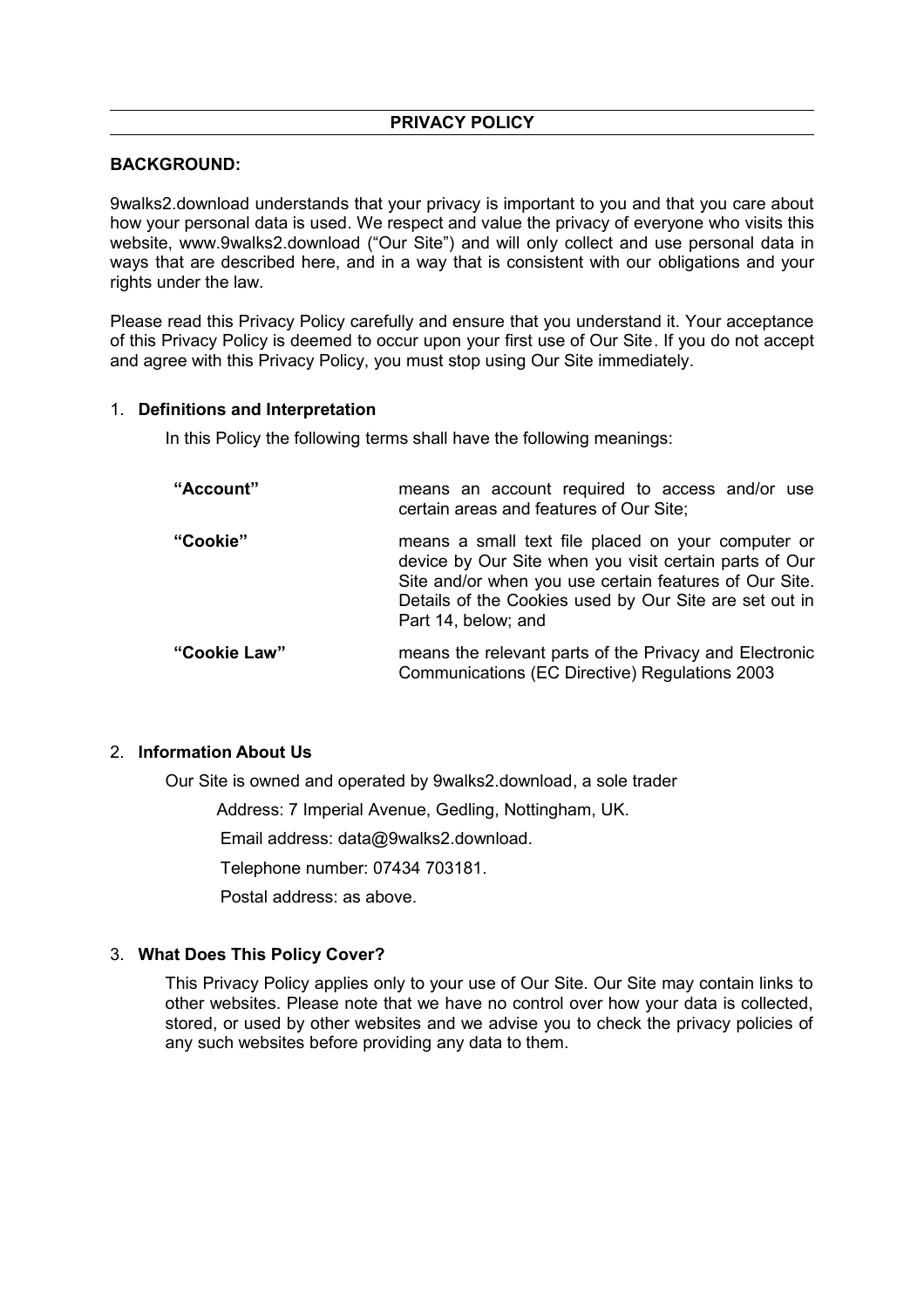### 4. **What Is Personal Data?**

Personal data is defined by the General Data Protection Regulation (EU Regulation 2016/679) (the "GDPR") and the Data Protection Act 2018 (collectively, "the Data Protection Legislation") as 'any information relating to an identifiable person who can be directly or indirectly identified in particular by reference to an identifier'.

Personal data is, in simpler terms, any information about you that enables you to be identified. Personal data covers obvious information such as your name and contact details, but it also covers less obvious information such as identification numbers, electronic location data, and other online identifiers.

### 5. **What Are My Rights?**

Under the Data Protection Legislation, you have the following rights, which we will always work to uphold:

- a) The right to be informed about our collection and use of your personal data. This Privacy Policy should tell you everything you need to know, but you can always contact us to find out more or to ask any questions using the details in Part 15.
- b) The right to access the personal data we hold about you. Part 13 will tell you how to do this.
- c) The right to have your personal data rectified if any of your personal data held by us is inaccurate or incomplete. Please contact us using the details in Part 15 to find out more.
- d) The right to be forgotten, i.e. the right to ask us to delete or otherwise dispose of any of your personal data that we hold. Please contact us using the details in Part 15 to find out more.
- e) The right to restrict (i.e. prevent) the processing of your personal data.
- f) The right to object to us using your personal data for a particular purpose or purposes.
- g) The right to withdraw consent. This means that, if we are relying on your consent as the legal basis for using your personal data, you are free to withdraw that consent at any time.
- h) The right to data portability. This means that, if you have provided personal data to us directly, we are using it with your consent or for the performance of a contract, and that data is processed using automated means, you can ask us for a copy of that personal data to re-use with another service or business in many cases.
- i) Rights relating to automated decision-making and profiling. We do not use your personal data in this way.

For more information about our use of your personal data or exercising your rights as outlined above, please contact us using the details provided in Part 15.

It is important that your personal data is kept accurate and up-to-date. If any of the personal data we hold about you changes, please keep us informed as long as we have that data.

Further information about your rights can also be obtained from the Information Commissioner's Office or your local Citizens Advice Bureau.

If you have any cause for complaint about our use of your personal data, you have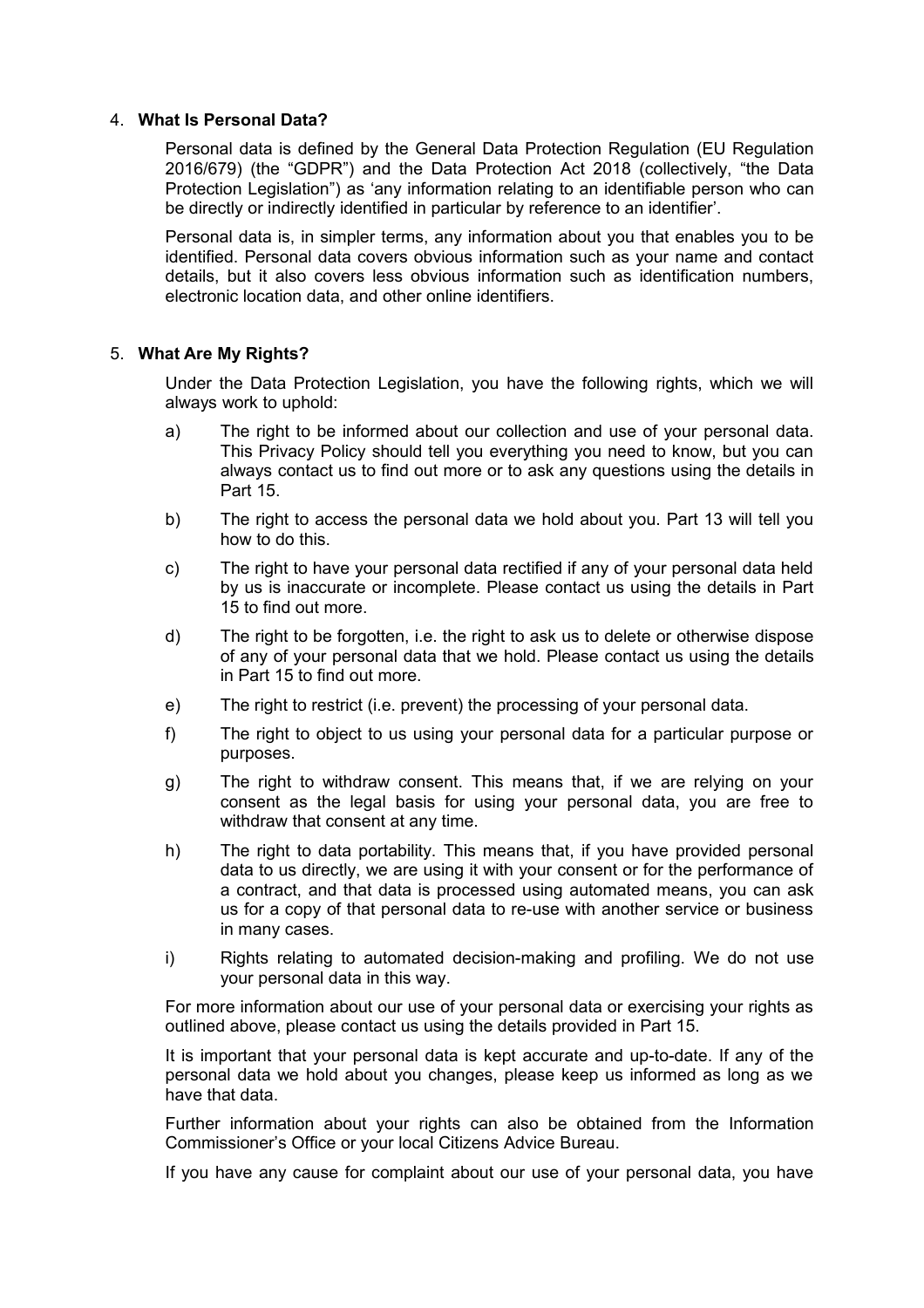the right to lodge a complaint with the Information Commissioner's Office. We would welcome the opportunity to resolve your concerns ourselves, however, so please contact us first, using the details in Part 15.

# 6. **What Data Do You Collect and How?**

Depending upon your use of Our Site, we may collect and hold some or all of the personal data set out in the table below, using the methods also set out in the table. Please also see Part 14 for more information about our use of Cookies and similar technologies and our Cookie Policy. We do not collect any 'special category' or 'sensitive' personal data.

| <b>Data Collected</b>                                                          | <b>How We Collect the Data</b>                                                                                                                 |  |  |
|--------------------------------------------------------------------------------|------------------------------------------------------------------------------------------------------------------------------------------------|--|--|
| Identity Information including name.                                           | By your use of the contact form on our<br>website or the sending to us of an email.                                                            |  |  |
| Contact information including email address,<br>telephone number.              | By the use of the contact form on our<br>website, the sending of an email or the<br>receipt of a telephone call.                               |  |  |
| Payment information.                                                           | We <b>DO NOT</b> collect payment information.<br>This information is handled by our payment<br>gateway.                                        |  |  |
| Data from third parties including<br>name,<br>contact information, IP address. | Sendowl, who process the shopping<br>cart/download part of our business, may<br>collect the contact information required to<br>trace an order. |  |  |

# 7. **How Do You Use My Personal Data?**

Under the Data Protection Legislation, we must always have a lawful basis for using personal data. The following table describes how we may use your personal data, and our lawful bases for doing so:

| <b>What We Do</b>                      | <b>What Data We Use</b>                            | <b>Our Lawful Basis</b>                                                                              |  |
|----------------------------------------|----------------------------------------------------|------------------------------------------------------------------------------------------------------|--|
| Supplying our products to<br>you.      | Name and email address.                            | In the "legitimate interest" of<br>ensuring delivery of our<br>product to the correct<br>recipient.  |  |
| Managing payments for our<br>products. | Name and email address.<br>IP address.             | In the "legitimate interest" of<br>ensuring delivery of our<br>product to the correct<br>recipient.  |  |
| Communicating with you.                | Name, email address,<br>telephone number, address. | In the "legitimate interest" of<br>answering any questions<br>regarding our products or Our<br>Site. |  |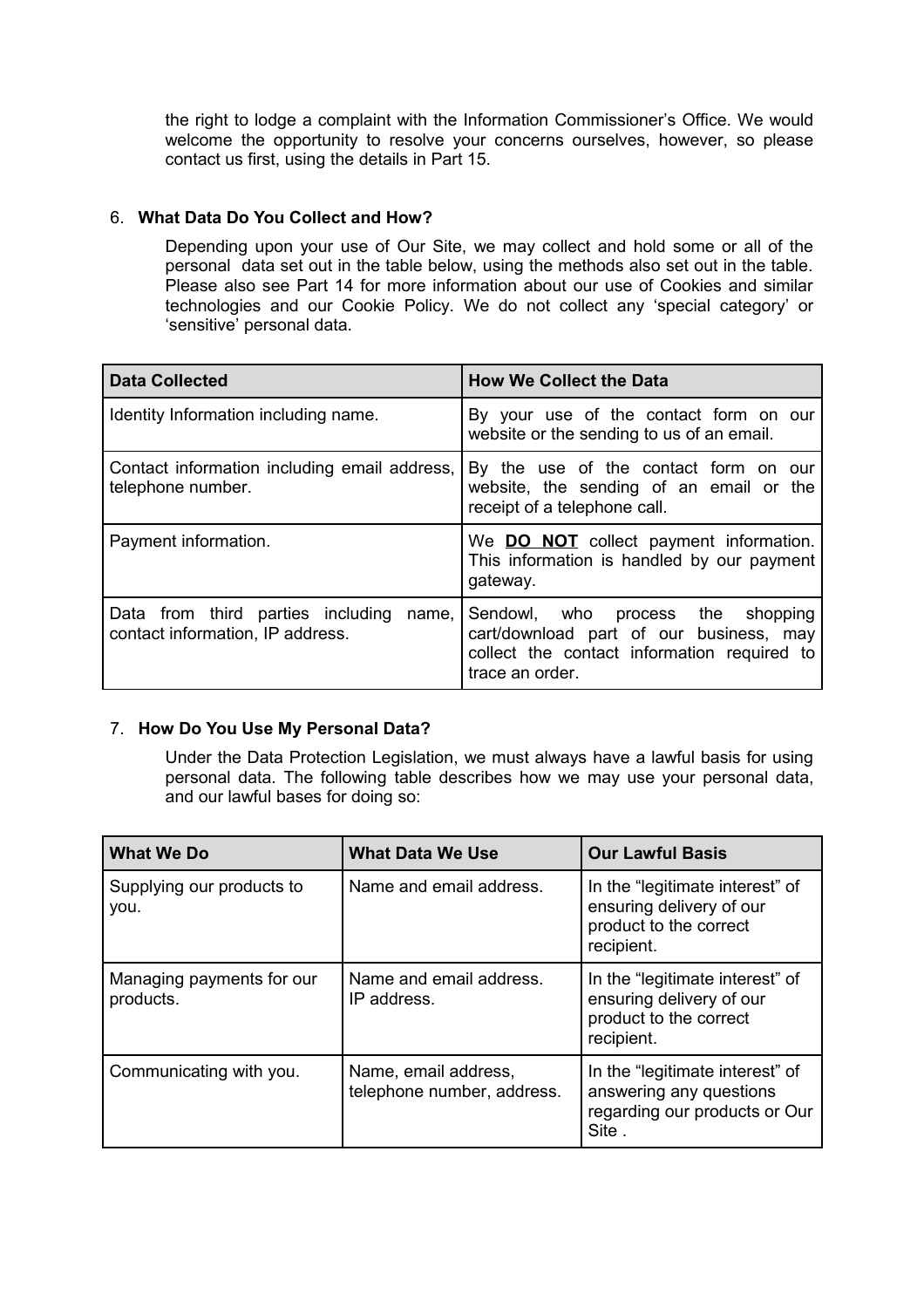We **will not** use you data for marketing purposes or contact you by any means with news or offers.

Third Parties (Sendowl) whose services enable the shopping cart and download part of Our Site may use third-party Cookies, as detailed below in Part 14. Please refer to Part 14 for more information on controlling cookies. Please note that we do not control the activities of such third parties, nor the data that they collect and use themselves, and we advise you to check the privacy policies of any such third parties.

We will only use your personal data for the purpose(s) for which it was originally collected unless we reasonably believe that another purpose is compatible with that or those original purpose(s) and need to use your personal data for that purpose. If we do use your personal data in this way and you wish us to explain how the new purpose is compatible with the original, please contact us using the details in Part 15.

If we need to use your personal data for a purpose that is unrelated to, or incompatible with, the purpose(s) for which it was originally collected, we will inform you and explain the legal basis which allows us to do so.

In some circumstances, where permitted or required by law, we may process your personal data without your knowledge or consent. This will only be done within the bounds of the Data Protection Legislation and your legal rights.

# 8. **How Long Will You Keep My Personal Data?**

We will not keep your personal data for any longer than is necessary in light of the reason(s) for which it was first collected. Your personal data will therefore be kept for the following periods (or, where there is no fixed period, the following factors will be used to determine how long it is kept):

| Type of Data                                                                      | How Long We Keep It |  |
|-----------------------------------------------------------------------------------|---------------------|--|
| I Identity Information including name.                                            | 6 months.           |  |
| Contact information including name, email 6 months.<br>address, telephone number. |                     |  |

#### 9. **How and Where Do You Store or Transfer My Personal Data?**

We will store or transfer all of your personal data within the UK. This means that it will be fully protected under the Data Protection Legislation.

The security of your personal data is essential to us , and to protect your data, we**]**take a number of important measures, including the following:

- limiting access to your personal data to those employees, agents, contractors, and other third parties with a legitimate need to know and ensuring that they are subject to duties of confidentiality;
- procedures for dealing with data breaches (the accidental or unlawful destruction, loss, alteration, unauthorised disclosure of, or access to, your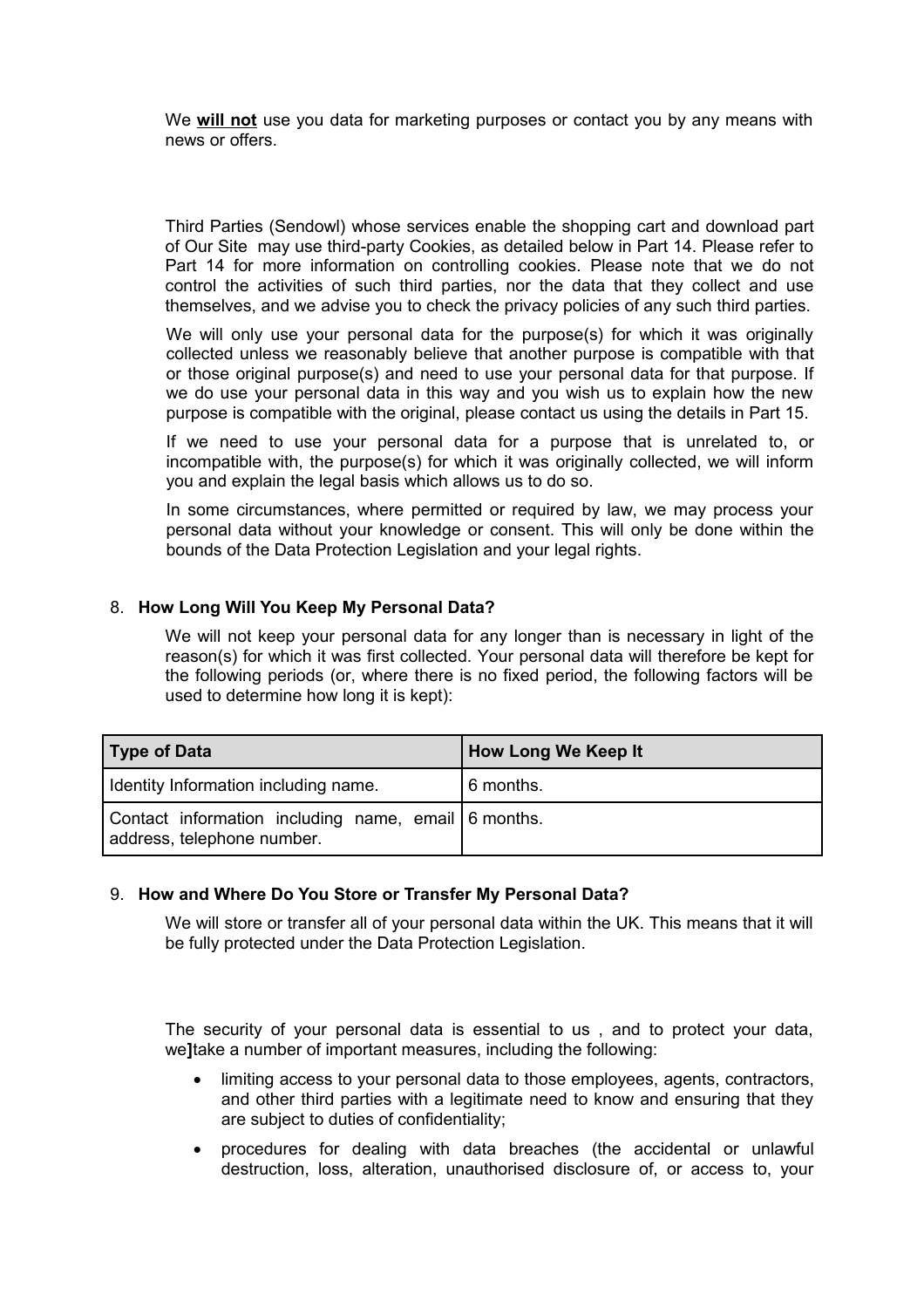personal data) including notifying you and/or the Information Commissioner's Office where we are legally required to do so.

### 10. **Do You Share My Personal Data?**

We will not share any of your personal data with any third parties for any purposes, subject to the following exceptions.

In some limited circumstances, we may be legally required to share certain personal data, which might include yours, if we are involved in legal proceedings or complying with legal obligations, a court order, or the instructions of a government authority.

We may sometimes contract with the following third parties to supply certain services.

| <b>Recipient</b> | <b>Activity Carried Out</b>                                      | <b>Sector</b>                | Location |
|------------------|------------------------------------------------------------------|------------------------------|----------|
| Sendowl.         | Operation of<br>I shopping cart and<br>delivery of<br>downloads. | Digital product<br>delivery. | UK.      |

If any of your personal data is shared with a third party, as described above, we will take steps to ensure that your personal data is handled safely, securely, and in accordance with your rights, our obligations, and the third party's obligations under the law, as described above in Part 9

In some limited circumstances, we may be legally required to share certain personal data, which might include yours, if we are involved in legal proceedings or complying with legal obligations, a court order, or the instructions of a government authority.

# 11. **How Can I Control My Personal Data?**

In addition to your rights under the Data Protection Legislation, set out in Part 5, when you submit personal data via Our Site, you may be given options to restrict our use of your personal data. In particular, we aim to give you strong controls on our use of your data, including the ability to opt-out of receiving emails from us at the point of providing your details.

#### 12. **Can I Withhold Information?**

You may access certain areas of Our Site without providing any personal data at all. However, to use all features and functions available on Our Site you may be required to submit or allow for the collection of certain data.

You may restrict our use of Cookies. For more information, see Part 14 and our Cookie Policy.

### 13. **How Can I Access My Personal Data?**

If you want to know what personal data we have about you, you can ask us for details of that personal data and for a copy of it (where any such personal data is held). This is known as a "subject access request".